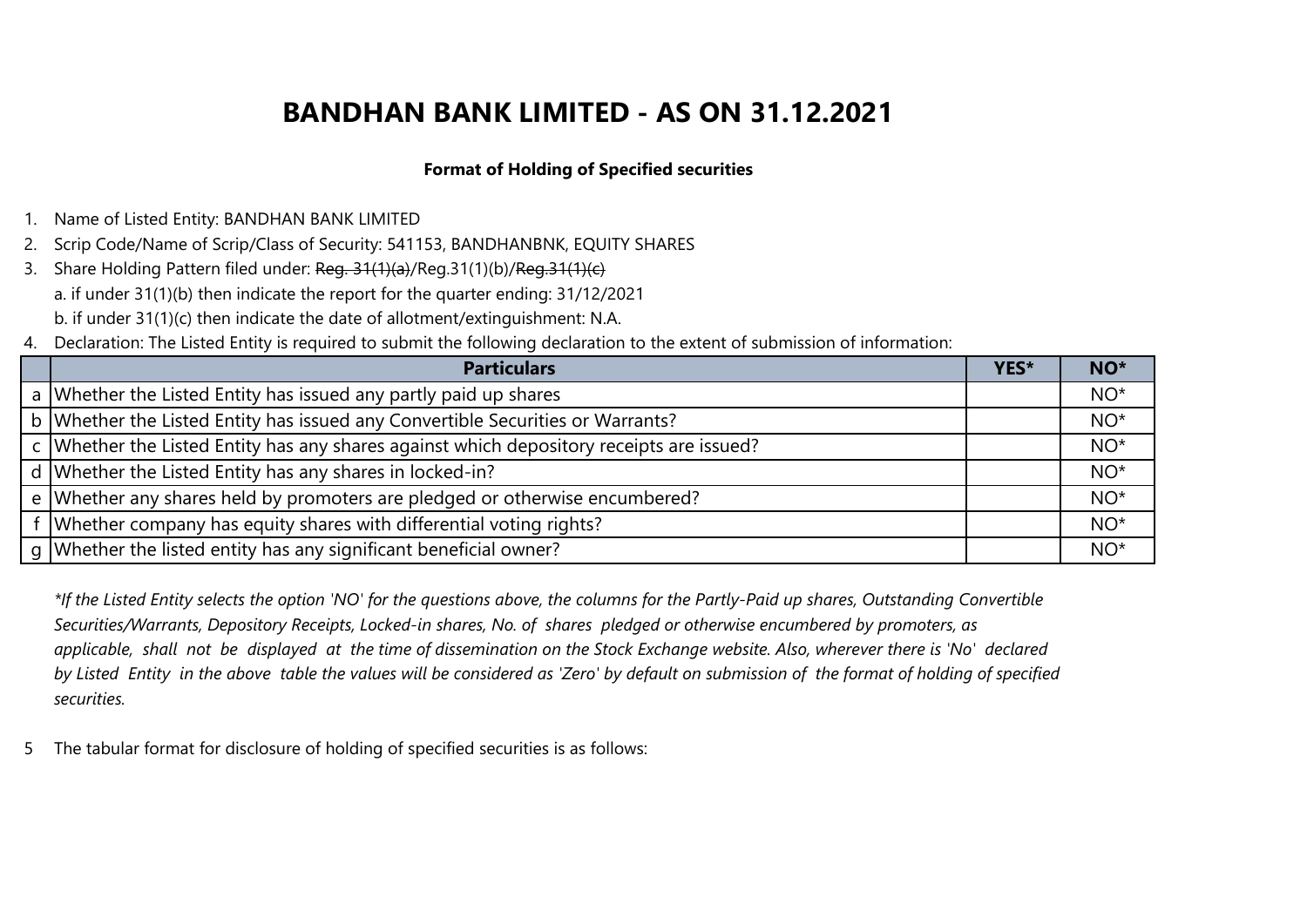**Table I - Summary Statement holding of specified securities**

| Category   | <b>Category of Shareholder</b>      | No of<br><b>Shareholders</b> | No of fully<br>paid up<br>equity shares   paid-up   Underlying | No of<br>Partly          | No of<br><b>Shares</b> | <b>Total No of</b><br>$(VII) =$ | Shares Held las a % of total<br>no of shares |                        | Shareholding   Number of Voting Rights held in each class of   No of Shares   Shareholding<br>securities |                        |                                        | <b>Underlying</b>               | as a %<br>Outstanding   assuming full                                                           | <b>Number of</b><br><b>Locked</b> in<br><b>Shares</b> |                                         | <b>Number of Shares</b><br>pledged or<br>otherwise |                                                   | <b>Number of</b><br>equity shares<br>held in |
|------------|-------------------------------------|------------------------------|----------------------------------------------------------------|--------------------------|------------------------|---------------------------------|----------------------------------------------|------------------------|----------------------------------------------------------------------------------------------------------|------------------------|----------------------------------------|---------------------------------|-------------------------------------------------------------------------------------------------|-------------------------------------------------------|-----------------------------------------|----------------------------------------------------|---------------------------------------------------|----------------------------------------------|
|            |                                     |                              | held                                                           | equity<br>shares<br>held | <b>Receipts</b>        | Depository $ (IV)+(V)+(VI) $    | (As a $%$ of<br>$(A+B+C2)$                   |                        | <b>No of Voting Rights</b>                                                                               |                        | <b>Total as</b><br>a % of<br>$(A+B+C)$ | securities<br><b>Warrants</b> ) | converttible   conversion of  <br>convertible<br>(Including   Securities (as a<br>percentage of | No.                                                   | As a % of No.<br>total<br><b>Shares</b> |                                                    | encumbered<br>As a % of<br>total<br><b>Shares</b> | dematerialized<br>form                       |
|            |                                     |                              |                                                                |                          |                        |                                 |                                              | <b>Class X</b>         | <b>Class Y</b>                                                                                           | <b>Total</b>           |                                        |                                 | diluted share<br>capital)                                                                       |                                                       | held                                    |                                                    | held                                              |                                              |
| (1)        | (II)                                | (III)                        | (IV)                                                           | (V)                      | (VI)                   | (VII)                           | (VIII)                                       |                        |                                                                                                          | (IX)                   |                                        | (X)                             | (XI)                                                                                            |                                                       | (XII)                                   |                                                    | (XIII)                                            | (XIV)                                        |
|            |                                     |                              |                                                                |                          |                        |                                 |                                              |                        |                                                                                                          |                        |                                        |                                 |                                                                                                 |                                                       |                                         |                                                    |                                                   |                                              |
| (A)        | Promoter & Promoter Group<br>Public | 543007                       | 644115857<br>966607368                                         |                          |                        | 644128601<br>966594624          | 39.99<br>60.01                               | 644128601<br>966594624 |                                                                                                          | 644128601<br>966594624 | 39.99<br>60.01                         |                                 | 39.99<br>60.01                                                                                  |                                                       | 0.00<br>0.00 NA                         |                                                    | 0.00<br><b>NA</b>                                 | 644128601<br>964736430                       |
| (B)<br>(C) | Non Promoter-Non Public             |                              |                                                                |                          |                        |                                 |                                              |                        |                                                                                                          |                        |                                        |                                 |                                                                                                 |                                                       |                                         |                                                    |                                                   |                                              |
| (C1)       | Shares underlying DRs               |                              |                                                                |                          |                        |                                 | 0 <sub>NA</sub>                              |                        |                                                                                                          |                        | 0.00                                   |                                 | <b>INA</b>                                                                                      |                                                       | 0.00 NA                                 |                                                    | <b>NA</b>                                         |                                              |
| (C2)       | Shares held by Employes Trusts      |                              |                                                                |                          |                        |                                 | 0.00                                         |                        |                                                                                                          |                        | 0.00                                   |                                 | 0.00                                                                                            |                                                       | 0.00 NA                                 |                                                    | <b>NA</b>                                         |                                              |
|            |                                     |                              |                                                                |                          |                        |                                 |                                              |                        |                                                                                                          |                        |                                        |                                 |                                                                                                 |                                                       |                                         |                                                    |                                                   |                                              |
|            | Total:                              | 543013                       | 1610723225                                                     |                          |                        | 1610723225                      |                                              | 100.00 1610723225      |                                                                                                          | 1610723225             | 100.00                                 |                                 | 100.00                                                                                          |                                                       | 0.00                                    |                                                    | 0.00                                              | 1608865031                                   |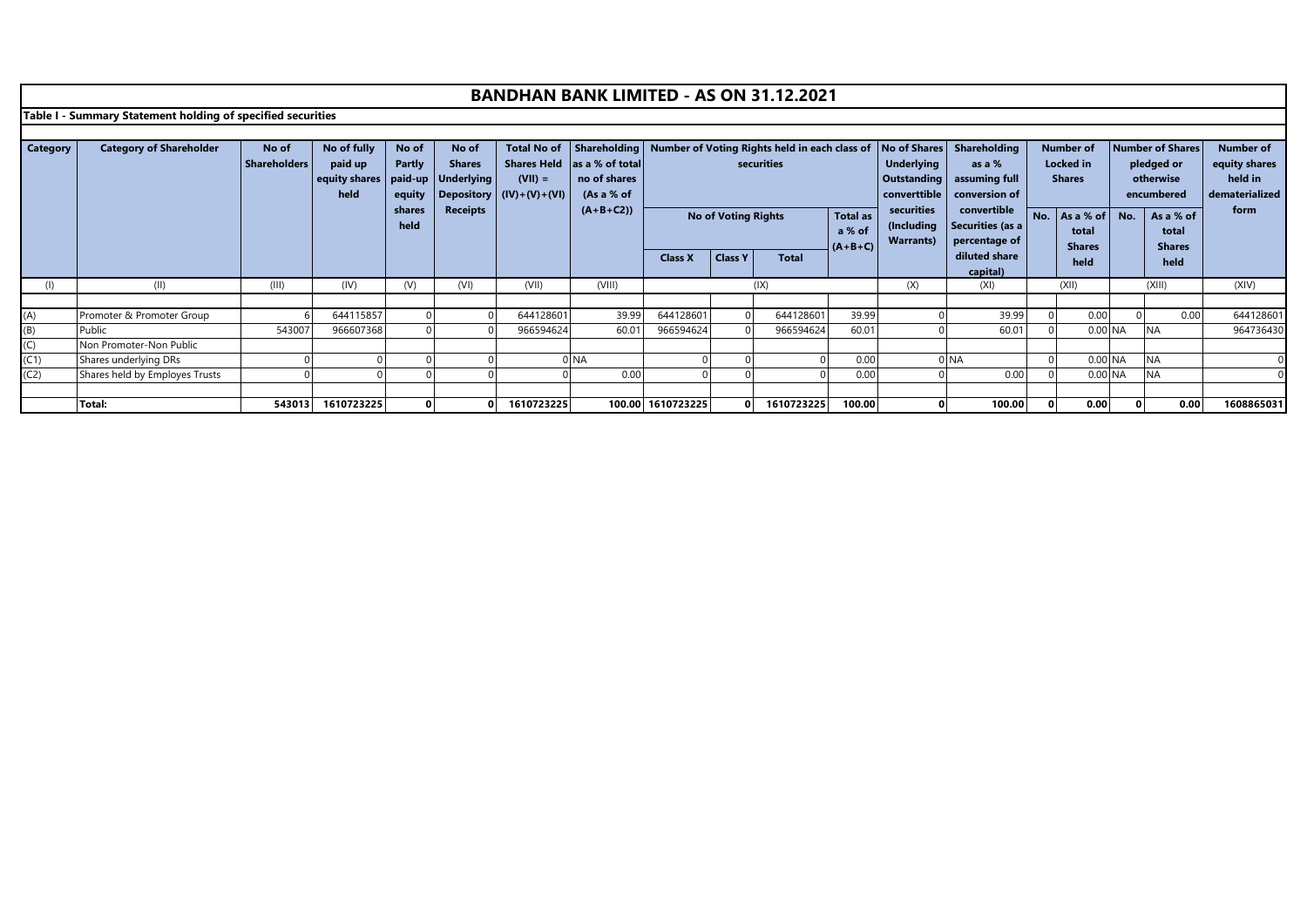|                                        |                                                                                      |                              |                                                 |                                                        |                                                                                  |                                   | <b>BANDHAN BANK LIMITED - AS ON 31.12.2021</b>                                                                 |                |                            |                                                             |                                   |                                                                                                  |                                                                                                                                         |            |                                                                                                      |     |                                                                                                        |                                                                        |
|----------------------------------------|--------------------------------------------------------------------------------------|------------------------------|-------------------------------------------------|--------------------------------------------------------|----------------------------------------------------------------------------------|-----------------------------------|----------------------------------------------------------------------------------------------------------------|----------------|----------------------------|-------------------------------------------------------------|-----------------------------------|--------------------------------------------------------------------------------------------------|-----------------------------------------------------------------------------------------------------------------------------------------|------------|------------------------------------------------------------------------------------------------------|-----|--------------------------------------------------------------------------------------------------------|------------------------------------------------------------------------|
|                                        | Table II - Statement showing shareholding pattern of the Promoter and Promoter Group |                              |                                                 |                                                        |                                                                                  |                                   |                                                                                                                |                |                            |                                                             |                                   |                                                                                                  |                                                                                                                                         |            |                                                                                                      |     |                                                                                                        |                                                                        |
|                                        |                                                                                      |                              |                                                 |                                                        |                                                                                  |                                   |                                                                                                                |                |                            |                                                             |                                   |                                                                                                  |                                                                                                                                         |            |                                                                                                      |     |                                                                                                        |                                                                        |
| <b>Category</b>                        | Category & Name of the Shareholder                                                   | No of<br><b>Shareholders</b> | No of fully<br>paid up<br>equity<br>shares held | No of<br>Partly<br>paid-up<br>equity<br>shares<br>held | <b>No of Shares</b><br><b>Underlying</b><br><b>Depository</b><br><b>Receipts</b> | <b>Shares Held</b><br>$(IV+V+VI)$ | Total No of Shareholding<br>as a % of<br>total no of<br>shares<br>calculated as<br>per SCRR,<br>1957 (VIII) As |                | <b>No of Voting Rights</b> | Number of Voting Rights held in each class of<br>securities | Total as a<br>$%$ of<br>$(A+B+C)$ | <b>Underlying</b><br>Outstanding<br>converttible<br>securities<br>(Including<br><b>Warrants)</b> | No of Shares Shareholding as a<br>% assuming full<br>conversion of<br>convertible<br>Securities (as a<br>percentage of<br>diluted share | No.        | <b>Number of</b><br><b>Locked</b> in<br><b>Shares</b><br>As a %<br>of total<br><b>Shares</b><br>held | No. | <b>Number of Shares</b><br>pledged or otherwise<br>encumbered<br>As a % of total<br><b>Shares held</b> | <b>Number of</b><br>equity shares<br>held in<br>dematerialized<br>form |
|                                        |                                                                                      |                              |                                                 |                                                        |                                                                                  |                                   | a % of<br>$(A+B+C2)$                                                                                           | <b>Class X</b> | <b>Class Y</b>             | <b>Total</b>                                                |                                   |                                                                                                  | capital) (VII)+(X)<br>As a % of<br>$(A+B+C2)$                                                                                           |            |                                                                                                      |     |                                                                                                        |                                                                        |
|                                        | (1)                                                                                  | (III)                        | (IV)                                            | (V)                                                    | (VI)                                                                             | (VII)                             | (VIII)                                                                                                         |                |                            | (IX)                                                        |                                   | (X)                                                                                              | (XI)                                                                                                                                    |            | (X I)                                                                                                |     | (XIII)                                                                                                 | (X V)                                                                  |
| (1)                                    | Indian                                                                               |                              |                                                 |                                                        |                                                                                  |                                   |                                                                                                                |                |                            |                                                             |                                   |                                                                                                  |                                                                                                                                         |            |                                                                                                      |     |                                                                                                        |                                                                        |
| (a)                                    | Individuals/Hindu undivided Family                                                   |                              |                                                 |                                                        |                                                                                  |                                   | 0.00                                                                                                           |                |                            |                                                             | 0.00                              |                                                                                                  | 0.00                                                                                                                                    |            | 0.00                                                                                                 |     | 0.00                                                                                                   |                                                                        |
|                                        | <b>ABHIJIT GHOSH*</b>                                                                |                              |                                                 |                                                        |                                                                                  |                                   | 0.00                                                                                                           |                | $\Omega$                   |                                                             | 0.00                              |                                                                                                  | 0.00                                                                                                                                    | $\Omega$   | 0.00                                                                                                 |     | 0.00                                                                                                   |                                                                        |
|                                        | PRAVAKAR GHOSH*                                                                      |                              |                                                 |                                                        |                                                                                  |                                   | 0.00                                                                                                           |                |                            |                                                             | 0.00                              |                                                                                                  | 0.00                                                                                                                                    | $\Omega$   | 0.00                                                                                                 |     | 0.00                                                                                                   |                                                                        |
|                                        | SWAPAN KUMAR SAHA*                                                                   |                              |                                                 |                                                        |                                                                                  |                                   | 0.00                                                                                                           |                |                            |                                                             | 0.00                              |                                                                                                  | 0.00                                                                                                                                    |            | 0.00                                                                                                 |     | 0.00                                                                                                   |                                                                        |
|                                        | PRITISH KUMAR SAHA*                                                                  |                              |                                                 |                                                        |                                                                                  |                                   | 0.00                                                                                                           |                |                            |                                                             | 0.00                              |                                                                                                  | 0.00                                                                                                                                    | $\Omega$   | 0.00                                                                                                 |     | 0.00                                                                                                   |                                                                        |
|                                        | PARTHA PRATIM SAMANTA*                                                               |                              |                                                 |                                                        |                                                                                  |                                   | 0.00                                                                                                           |                |                            |                                                             | 0.00                              |                                                                                                  | 0.00                                                                                                                                    |            | 0.00                                                                                                 |     | 0.00                                                                                                   |                                                                        |
| (b)                                    | Central Government/State Government(s)                                               |                              |                                                 |                                                        |                                                                                  |                                   | 0.00                                                                                                           |                |                            |                                                             | 0.00                              |                                                                                                  | 0.00                                                                                                                                    | $\Omega$   | 0.00                                                                                                 |     | 0.00                                                                                                   | $\Omega$                                                               |
|                                        | Financial Institutions/Banks                                                         |                              |                                                 |                                                        |                                                                                  |                                   | 0.00                                                                                                           |                |                            |                                                             | 0.00                              |                                                                                                  | 0.00                                                                                                                                    | $\Omega$   | 0.00                                                                                                 |     | 0.00                                                                                                   | $\Omega$                                                               |
| $\begin{pmatrix} 1 \\ 0 \end{pmatrix}$ | Any Other                                                                            |                              | 644115851                                       |                                                        |                                                                                  | 644115851                         | 39.99                                                                                                          | 644115851      |                            | 644115851                                                   | 39.99                             |                                                                                                  | 39.99                                                                                                                                   |            | 0.00                                                                                                 |     | 0.00                                                                                                   | 644115851                                                              |
|                                        | BANDHAN FINANCIAL HOLDINGS LIMITED                                                   |                              | 644115851                                       |                                                        |                                                                                  | 644115851                         | 39.99                                                                                                          | 64411585       |                            | 644115851                                                   | 39.99                             |                                                                                                  | 39.99                                                                                                                                   |            | 0.00                                                                                                 |     | 0.00                                                                                                   | 644115851                                                              |
|                                        | BANDHAN FINANCIAL SERVICES LIMITED (Promoter)                                        |                              |                                                 |                                                        |                                                                                  |                                   | 0.00                                                                                                           |                |                            |                                                             | 0.00                              |                                                                                                  | 0.00                                                                                                                                    |            | 0.00                                                                                                 |     | 0.00                                                                                                   |                                                                        |
|                                        | FINANCIAL INCLUSION TRUST (FIT) (Promoter)                                           |                              |                                                 |                                                        |                                                                                  |                                   | 0.00                                                                                                           |                |                            |                                                             | 0.00                              |                                                                                                  | 0.00                                                                                                                                    | $\Omega$   | 0.00                                                                                                 |     | 0.00                                                                                                   |                                                                        |
|                                        | NORTH EAST FINANCIAL INCLUSION TRUST (NEFIT)                                         |                              |                                                 |                                                        |                                                                                  |                                   | 0.00                                                                                                           |                |                            |                                                             | 0.00                              |                                                                                                  | 0.00                                                                                                                                    | $\epsilon$ | 0.00                                                                                                 |     | 0.00                                                                                                   |                                                                        |
|                                        | (Promoter)                                                                           |                              |                                                 |                                                        |                                                                                  |                                   |                                                                                                                |                |                            |                                                             |                                   |                                                                                                  |                                                                                                                                         |            |                                                                                                      |     |                                                                                                        |                                                                        |
|                                        | <b>BANDHAN KONNAGAR (Promoter Group)</b>                                             |                              |                                                 | $\Omega$                                               |                                                                                  |                                   | 0.00                                                                                                           |                |                            |                                                             | 0.00                              |                                                                                                  | 0.00                                                                                                                                    | $\Omega$   | 0.00                                                                                                 |     | 0.00                                                                                                   | $\Omega$                                                               |
|                                        | Sub-Total (A)(1)                                                                     |                              | 644115857                                       |                                                        |                                                                                  | 644115857                         | 39.99                                                                                                          | 644115857      |                            | 644115857                                                   | 39.99                             |                                                                                                  | 39.99                                                                                                                                   | $\Omega$   | 0.00                                                                                                 |     | 0.00                                                                                                   | 644115857                                                              |
|                                        | Foreian                                                                              |                              |                                                 |                                                        |                                                                                  |                                   |                                                                                                                |                |                            |                                                             |                                   |                                                                                                  |                                                                                                                                         |            |                                                                                                      |     |                                                                                                        |                                                                        |
| $\frac{(2)}{(a)}$<br>$\frac{(b)}{(c)}$ | Individuals (Non-Resident Individuals/Foreign Individuals                            |                              |                                                 |                                                        |                                                                                  |                                   | 0.00                                                                                                           | $\Omega$       |                            |                                                             | 0.00                              |                                                                                                  | 0.00                                                                                                                                    | $\Omega$   | 0.00                                                                                                 |     | 0.00                                                                                                   | $\Omega$                                                               |
|                                        | Government                                                                           |                              | $\Omega$                                        |                                                        |                                                                                  |                                   | 0.00                                                                                                           | $\Omega$       |                            |                                                             | 0.00                              |                                                                                                  | 0.00                                                                                                                                    | $\Omega$   | 0.00                                                                                                 |     | 0.00                                                                                                   | $\Omega$                                                               |
|                                        | <b>Institutions</b>                                                                  |                              |                                                 |                                                        |                                                                                  |                                   | 0.00                                                                                                           |                |                            |                                                             | 0.00                              |                                                                                                  | 0.00                                                                                                                                    |            | 0.00                                                                                                 |     | 0.00                                                                                                   | $\Omega$                                                               |
|                                        |                                                                                      |                              |                                                 |                                                        |                                                                                  |                                   |                                                                                                                |                |                            |                                                             |                                   |                                                                                                  |                                                                                                                                         |            |                                                                                                      |     |                                                                                                        |                                                                        |
| (d)                                    | Foreign Portfolio Investor                                                           |                              |                                                 |                                                        |                                                                                  |                                   | 0.00                                                                                                           |                |                            |                                                             | 0.00                              |                                                                                                  | 0.00                                                                                                                                    | $\Omega$   | 0.00                                                                                                 |     | 0.00                                                                                                   | $\sqrt{ }$                                                             |
|                                        |                                                                                      |                              |                                                 |                                                        |                                                                                  |                                   |                                                                                                                |                |                            |                                                             |                                   |                                                                                                  |                                                                                                                                         |            |                                                                                                      |     |                                                                                                        |                                                                        |
| (e)                                    | Any Other                                                                            |                              |                                                 |                                                        |                                                                                  |                                   | 0.00                                                                                                           | $\Omega$       |                            |                                                             | 0.00                              |                                                                                                  | 0.00                                                                                                                                    | $\Omega$   | 0.00                                                                                                 |     | 0.00                                                                                                   | $\Omega$                                                               |
|                                        |                                                                                      | $\Omega$                     |                                                 | $\Omega$                                               | $\Omega$                                                                         |                                   | 0.00                                                                                                           | $\Omega$       |                            |                                                             | 0.00                              |                                                                                                  |                                                                                                                                         | $\Omega$   | 0.00                                                                                                 |     | 0.00                                                                                                   | $\Omega$                                                               |
|                                        | Sub-Total (A)(2)<br><b>Total Shareholding of Promoter and Promoter Group</b>         |                              | 644115857                                       |                                                        |                                                                                  | 644115857                         | 39.99                                                                                                          | 644115857      |                            | 644115857                                                   | 39.99                             |                                                                                                  | 0.00<br>39.99                                                                                                                           | $\Omega$   | 0.00                                                                                                 |     | 0.00                                                                                                   | 644115857                                                              |
|                                        | $(A) = (A)(1) + (A)(2)$                                                              |                              |                                                 |                                                        |                                                                                  |                                   |                                                                                                                |                |                            |                                                             |                                   |                                                                                                  |                                                                                                                                         |            |                                                                                                      |     |                                                                                                        |                                                                        |
|                                        |                                                                                      |                              |                                                 |                                                        |                                                                                  |                                   |                                                                                                                |                |                            |                                                             |                                   |                                                                                                  |                                                                                                                                         |            |                                                                                                      |     |                                                                                                        |                                                                        |

1. \* 5 Individuals holding 6 equity shares as nominees of the Promoter, Bandhan Financial Holdings Limited and they are neither the promoters nor forming part of the promoter group. They are also holding some shares in per 2. NEFIT, FIT, Bandhan Financial Services Limited, the Promoters and Bandhan Konnagar, the Promoter Group, are not holding any equity shares in Bank. The above facts were disclosed as such in the offer document at the time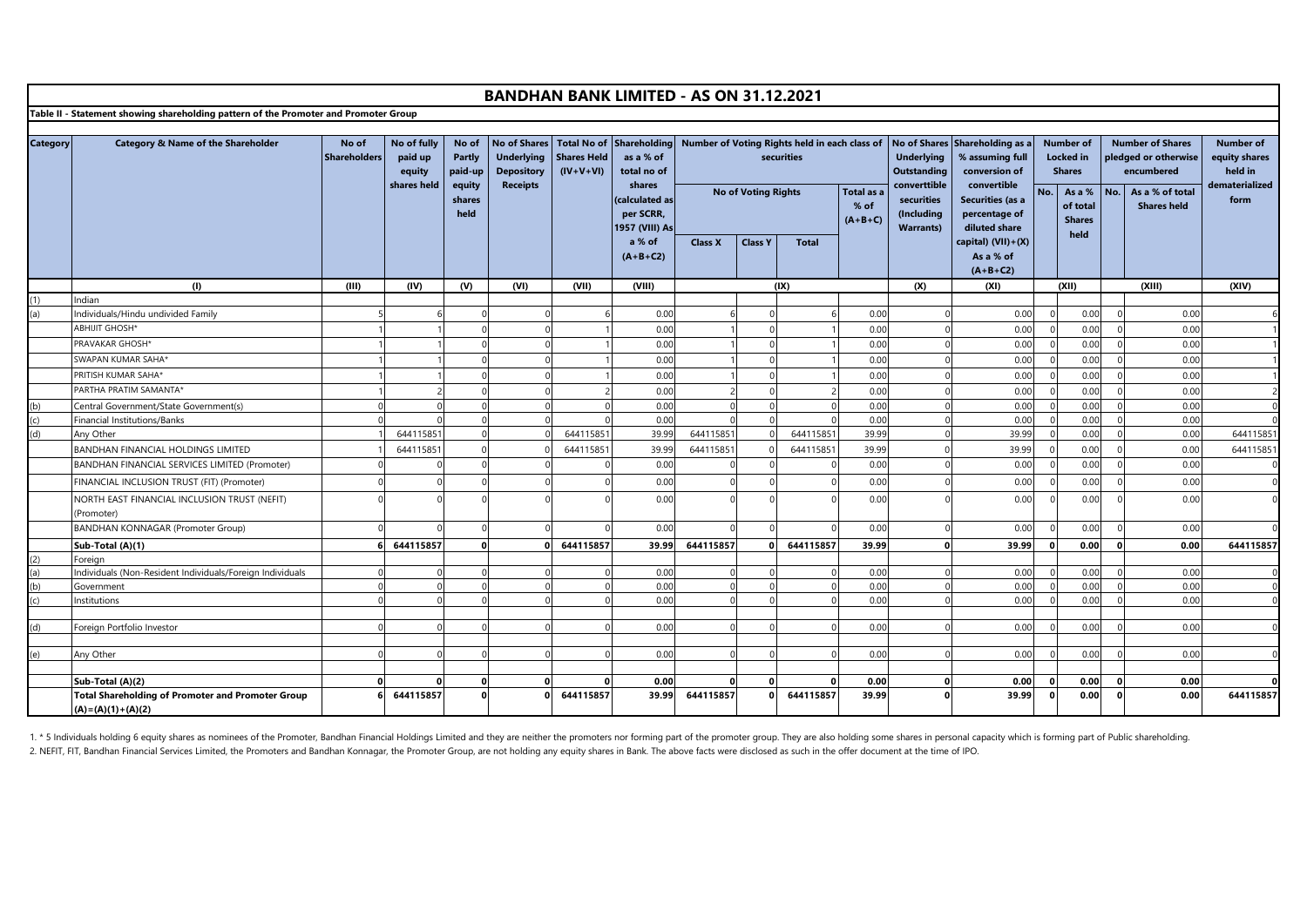**Table III - Statement showing shareholding pattern of the Public shareholder**

| held<br><b>Depository</b><br>shares<br><b>No of Voting Rights</b><br>converttible<br>equity<br>Total as a<br>conversion of<br>No.<br>No.<br>As a % of total<br>As a %<br><b>Receipts</b><br>$(A+B+C2)$<br>securities<br>convertible<br>shares<br>% of<br>of total<br><b>Shares held</b><br>(Including<br>Securities (as a<br>held<br>$(A+B+C)$<br><b>Shares</b><br><b>Class Y</b><br><b>Warrants)</b><br>percentage of<br><b>Class X</b><br><b>Total</b><br>held<br>diluted share<br>anital)<br>(VII)<br>(1)<br>(III)<br>(IV)<br>(V)<br>(VI)<br>(VIII)<br>(IX)<br>(X)<br>(XI)<br>(X I)<br>(XIII)<br><b>nstitutions</b><br><b>Mutual Funds</b><br>20<br>30337973<br>30337973<br>1.88<br>30337973<br>30337973<br>1.88<br>1.88<br>0.00 NA<br><b>NA</b><br>0.00<br>0.00 NA<br>0.00<br>0.00<br>$\Omega$<br><b>NA</b><br>(b)<br>Venture Capital Funds<br>792800<br>792800<br>0.05<br>792800<br>792800<br>0.05<br>0.05<br>0.00 NA<br><b>NA</b><br>11<br>Alternate Investment Funds<br>$\Omega$<br>(c)<br>0.00<br>0.00<br>0.00 NA<br><b>NA</b><br>0.00<br>(d)<br>oreign Venture Capital Investors<br>539<br>557374943<br>557374943<br>34.60<br>557374943<br>34.60<br>34.60<br>0.00 NA<br><b>NA</b><br>$\Omega$<br>557374943<br>$\overline{0}$<br>(e)<br>Foreign Portfolio Investors<br>$\Omega$<br>30292232<br>30292232<br>1.88<br>3029223<br>1.88<br>1.88<br>0.00 NA<br><b>NA</b><br>IDELITY INVESTMENT TRUST FIDELITY SERIES<br>30292232<br>MERGING<br>12544420<br>12544420<br>12544420<br>7.79<br>12544420<br>7.79<br>7.79<br>0.00 NA<br><b>NA</b><br>CALADIUM INVESTMENT PTE. LTD.<br>$\Omega$<br>26994706<br>26994706<br>1.68<br>2699470<br>1.68<br>1.68<br>0.00 NA<br><b>NA</b><br>26994706<br>CAMAS INVESTMENTS PTE. LTD.<br>$\Omega$<br>$\Omega$<br>1.54<br>0.00 NA<br>24785976<br>24785976<br>1.54<br>24785976<br>24785976<br>1.54<br><b>NA</b><br>STICHTING DEPOSITARY APG EMERGING MARKETS<br>$\Omega$<br><b>QUITY P</b><br>41727<br>41727<br>41727<br>0.00<br>$0.00$ NA<br>inancial Institutions/Banks<br>41727<br>0.00<br>0.00<br><b>NA</b><br>0.00<br>$0.00$ NA<br><b>NA</b><br>0.00<br>0.00<br>$\Omega$<br>nsurance Companies<br>$\Omega$<br>0.00<br>0.00<br>0.00 NA<br><b>NA</b><br>(h)<br>Provident Funds/Pension Funds<br>$\Omega$<br>0.00<br>$\Omega$<br>Any Other<br>0.00 NA NA<br>576<br>588547443<br>588547443<br>36.54<br>588547443<br>588547443<br>36.54<br>36.54<br>Sub Total (B)(1)<br>$\Omega$<br>$\Omega$<br>0.00<br>0.00<br>0.00<br>0.00 NA NA<br>(2)<br>Central Government/State Government(s)/President of<br>ndia<br>0.00 NA NA<br>Sub Total (B)(2)<br>0.00<br>0.00<br>0.00<br>$\Omega$<br>(3)<br>Non-Institutions<br>89104365<br>5.53<br>5.53<br>5.53<br>(a)<br>Individual shareholders holding nominal share capital up<br>52663<br>89104365<br>89104365<br>89104365<br>0.00 NA<br><b>NA</b><br>o Rs.2 lakhs<br>i.Individual shareholders holding nominal share capital in<br>2979481<br>1.85<br>2979481<br>1.85<br>1.85<br>353<br>2979481<br>2979481<br>0.00 NA<br><b>NA</b><br>excess of Rs. 2 Lakhs<br>22584<br>22584<br>0.00<br>22584<br>22584<br>0.00<br>0.00 NA NA<br>NBFCs Registered with RBI<br>$\Omega$<br>0.00<br>$\Omega$<br>(b)<br>0.00 NA NA<br>0.00<br>0.00<br>0.00<br><b>Employee Trusts</b><br>(c)<br>0.00<br>0.00 NA<br>0.00<br>0.00<br><b>NA</b><br>Overseas Depositories (Holding DRs)(Balancing figure)<br>(d)<br>Any Other<br>10323283<br><b>TRUSTS</b><br>12<br>10323283<br>10323283<br>0.64<br>10323283<br>0.64<br>0.00 NA NA<br>0.64<br>3726<br>0.28<br>0.00 NA NA<br>4440572<br>4440572<br>0.28<br>4440572<br>4440572<br>0.28<br><b>NON RESIDENT INDIANS</b><br>3764828<br>376482<br>0.23<br>0.00 NA<br>CLEARING MEMBERS<br>159<br>$\Omega$<br>3764828<br>0.23<br>376482<br>0.23<br><b>NA</b><br>$\Omega$<br>64263948<br>3.99<br>3.99<br>3.99<br>0.00 NA<br>11<br>64263948<br>64263948<br>64263948<br><b>NA</b><br>Qualified Institutional Buyer<br>59455863<br>3.69<br>59455863<br>3.69<br>3.69<br>0.00 NA<br><b>NA</b><br>LIFE INSURANCE CORPORATION OF INDIA - P & GS<br>59455863<br>59455863<br><b>UND</b><br>VON RESIDENT INDIAN NON REPATRIABLE<br>1730<br>3478747<br>3478747<br>0.22<br>3478747<br>3478747<br>0.22<br>0.00 NA NA<br>0.22<br>10.52<br>0.00 NA<br><b>NA</b><br>1079<br>16948317<br>16948317<br>16948317<br>169483179<br>10.52<br>10.52<br><b>BODIES CORPORATES</b><br>159363149<br>159363149<br>9.89<br>9.89<br>0.00 NA<br><b>NA</b><br>HOUSING DEVELOPMENT FINANCE CORPORATION<br>159363149<br>159363149<br>9.89<br><b>IMITED</b><br>EPF<br>0.05<br>77109<br>771095<br>0.05<br>0.00 NA NA<br>771095<br>77109<br>0.05<br>H U F<br>2611756<br>2611756<br>2611756<br>2611756<br>0.16<br>0.00 NA<br><b>NA</b><br>8721<br>$\Omega$<br>0.16<br>$\Omega$<br>0.16<br>$\overline{0}$<br>$\Omega$<br><b>FOREIGN NATIONALS</b><br>757<br>757<br>0.00<br>757<br>757<br>0.00<br>0.00 NA<br><b>NA</b><br>0.00<br>542430<br>378059925<br>378059925<br>23.47<br>378059925<br>378059925<br>23.47<br>23.47<br>0.00<br>$\mathbf 0$<br>$\mathbf{0}$<br>Sub Total (B)(3)<br>$\Omega$ | Category | Category & Name of the Shareholder                     | No of<br><b>Shareholders</b> | No of fully<br>paid up<br>equity shares | No of<br><b>Partly</b><br>paid-up | No of<br><b>Shares</b><br><b>Underlying</b> | <b>Total No of</b><br><b>Shares Held</b><br>$(IV+V+VI)$ | <b>Shareholding</b><br>as a % of<br>total no of | Number of Voting Rights held in each class of No of Shares<br>securities |  |           | <b>Underlying</b><br><b>Outstanding</b> | Shareholding<br>as a %<br>assuming full |       |          | <b>Number of</b><br><b>Number of Shares</b><br>Locked in Shares   pledged or otherwise<br>encumbered |  |  |                        |
|-------------------------------------------------------------------------------------------------------------------------------------------------------------------------------------------------------------------------------------------------------------------------------------------------------------------------------------------------------------------------------------------------------------------------------------------------------------------------------------------------------------------------------------------------------------------------------------------------------------------------------------------------------------------------------------------------------------------------------------------------------------------------------------------------------------------------------------------------------------------------------------------------------------------------------------------------------------------------------------------------------------------------------------------------------------------------------------------------------------------------------------------------------------------------------------------------------------------------------------------------------------------------------------------------------------------------------------------------------------------------------------------------------------------------------------------------------------------------------------------------------------------------------------------------------------------------------------------------------------------------------------------------------------------------------------------------------------------------------------------------------------------------------------------------------------------------------------------------------------------------------------------------------------------------------------------------------------------------------------------------------------------------------------------------------------------------------------------------------------------------------------------------------------------------------------------------------------------------------------------------------------------------------------------------------------------------------------------------------------------------------------------------------------------------------------------------------------------------------------------------------------------------------------------------------------------------------------------------------------------------------------------------------------------------------------------------------------------------------------------------------------------------------------------------------------------------------------------------------------------------------------------------------------------------------------------------------------------------------------------------------------------------------------------------------------------------------------------------------------------------------------------------------------------------------------------------------------------------------------------------------------------------------------------------------------------------------------------------------------------------------------------------------------------------------------------------------------------------------------------------------------------------------------------------------------------------------------------------------------------------------------------------------------------------------------------------------------------------------------------------------------------------------------------------------------------------------------------------------------------------------------------------------------------------------------------------------------------------------------------------------------------------------------------------------------------------------------------------------------------------------------------------------------------------------------------------------------------------------------------------------------------------------------------------------------------------------------------------------------------------------------------------------------------------------------------------------------------------------------------------------------------------------------------------------------------------------------------------------------------------------------------------------------------------------------------------------------------------------------------------------------------------------------------------------------------------------------------------------------------------------------------------------------------------------------------------------------------------------------------------------------------------------------------|----------|--------------------------------------------------------|------------------------------|-----------------------------------------|-----------------------------------|---------------------------------------------|---------------------------------------------------------|-------------------------------------------------|--------------------------------------------------------------------------|--|-----------|-----------------------------------------|-----------------------------------------|-------|----------|------------------------------------------------------------------------------------------------------|--|--|------------------------|
|                                                                                                                                                                                                                                                                                                                                                                                                                                                                                                                                                                                                                                                                                                                                                                                                                                                                                                                                                                                                                                                                                                                                                                                                                                                                                                                                                                                                                                                                                                                                                                                                                                                                                                                                                                                                                                                                                                                                                                                                                                                                                                                                                                                                                                                                                                                                                                                                                                                                                                                                                                                                                                                                                                                                                                                                                                                                                                                                                                                                                                                                                                                                                                                                                                                                                                                                                                                                                                                                                                                                                                                                                                                                                                                                                                                                                                                                                                                                                                                                                                                                                                                                                                                                                                                                                                                                                                                                                                                                                                                                                                                                                                                                                                                                                                                                                                                                                                                                                                                                                                           |          |                                                        |                              |                                         |                                   |                                             |                                                         |                                                 |                                                                          |  |           |                                         |                                         |       |          |                                                                                                      |  |  | dematerialized<br>form |
|                                                                                                                                                                                                                                                                                                                                                                                                                                                                                                                                                                                                                                                                                                                                                                                                                                                                                                                                                                                                                                                                                                                                                                                                                                                                                                                                                                                                                                                                                                                                                                                                                                                                                                                                                                                                                                                                                                                                                                                                                                                                                                                                                                                                                                                                                                                                                                                                                                                                                                                                                                                                                                                                                                                                                                                                                                                                                                                                                                                                                                                                                                                                                                                                                                                                                                                                                                                                                                                                                                                                                                                                                                                                                                                                                                                                                                                                                                                                                                                                                                                                                                                                                                                                                                                                                                                                                                                                                                                                                                                                                                                                                                                                                                                                                                                                                                                                                                                                                                                                                                           |          |                                                        |                              |                                         |                                   |                                             |                                                         |                                                 |                                                                          |  |           |                                         |                                         |       |          |                                                                                                      |  |  |                        |
|                                                                                                                                                                                                                                                                                                                                                                                                                                                                                                                                                                                                                                                                                                                                                                                                                                                                                                                                                                                                                                                                                                                                                                                                                                                                                                                                                                                                                                                                                                                                                                                                                                                                                                                                                                                                                                                                                                                                                                                                                                                                                                                                                                                                                                                                                                                                                                                                                                                                                                                                                                                                                                                                                                                                                                                                                                                                                                                                                                                                                                                                                                                                                                                                                                                                                                                                                                                                                                                                                                                                                                                                                                                                                                                                                                                                                                                                                                                                                                                                                                                                                                                                                                                                                                                                                                                                                                                                                                                                                                                                                                                                                                                                                                                                                                                                                                                                                                                                                                                                                                           |          |                                                        |                              |                                         |                                   |                                             |                                                         |                                                 |                                                                          |  |           |                                         |                                         |       |          |                                                                                                      |  |  | (XIV)                  |
|                                                                                                                                                                                                                                                                                                                                                                                                                                                                                                                                                                                                                                                                                                                                                                                                                                                                                                                                                                                                                                                                                                                                                                                                                                                                                                                                                                                                                                                                                                                                                                                                                                                                                                                                                                                                                                                                                                                                                                                                                                                                                                                                                                                                                                                                                                                                                                                                                                                                                                                                                                                                                                                                                                                                                                                                                                                                                                                                                                                                                                                                                                                                                                                                                                                                                                                                                                                                                                                                                                                                                                                                                                                                                                                                                                                                                                                                                                                                                                                                                                                                                                                                                                                                                                                                                                                                                                                                                                                                                                                                                                                                                                                                                                                                                                                                                                                                                                                                                                                                                                           |          |                                                        |                              |                                         |                                   |                                             |                                                         |                                                 |                                                                          |  |           |                                         |                                         |       |          |                                                                                                      |  |  |                        |
|                                                                                                                                                                                                                                                                                                                                                                                                                                                                                                                                                                                                                                                                                                                                                                                                                                                                                                                                                                                                                                                                                                                                                                                                                                                                                                                                                                                                                                                                                                                                                                                                                                                                                                                                                                                                                                                                                                                                                                                                                                                                                                                                                                                                                                                                                                                                                                                                                                                                                                                                                                                                                                                                                                                                                                                                                                                                                                                                                                                                                                                                                                                                                                                                                                                                                                                                                                                                                                                                                                                                                                                                                                                                                                                                                                                                                                                                                                                                                                                                                                                                                                                                                                                                                                                                                                                                                                                                                                                                                                                                                                                                                                                                                                                                                                                                                                                                                                                                                                                                                                           |          |                                                        |                              |                                         |                                   |                                             |                                                         |                                                 |                                                                          |  |           |                                         |                                         |       |          |                                                                                                      |  |  | 30337973               |
|                                                                                                                                                                                                                                                                                                                                                                                                                                                                                                                                                                                                                                                                                                                                                                                                                                                                                                                                                                                                                                                                                                                                                                                                                                                                                                                                                                                                                                                                                                                                                                                                                                                                                                                                                                                                                                                                                                                                                                                                                                                                                                                                                                                                                                                                                                                                                                                                                                                                                                                                                                                                                                                                                                                                                                                                                                                                                                                                                                                                                                                                                                                                                                                                                                                                                                                                                                                                                                                                                                                                                                                                                                                                                                                                                                                                                                                                                                                                                                                                                                                                                                                                                                                                                                                                                                                                                                                                                                                                                                                                                                                                                                                                                                                                                                                                                                                                                                                                                                                                                                           |          |                                                        |                              |                                         |                                   |                                             |                                                         |                                                 |                                                                          |  |           |                                         |                                         |       |          |                                                                                                      |  |  |                        |
|                                                                                                                                                                                                                                                                                                                                                                                                                                                                                                                                                                                                                                                                                                                                                                                                                                                                                                                                                                                                                                                                                                                                                                                                                                                                                                                                                                                                                                                                                                                                                                                                                                                                                                                                                                                                                                                                                                                                                                                                                                                                                                                                                                                                                                                                                                                                                                                                                                                                                                                                                                                                                                                                                                                                                                                                                                                                                                                                                                                                                                                                                                                                                                                                                                                                                                                                                                                                                                                                                                                                                                                                                                                                                                                                                                                                                                                                                                                                                                                                                                                                                                                                                                                                                                                                                                                                                                                                                                                                                                                                                                                                                                                                                                                                                                                                                                                                                                                                                                                                                                           |          |                                                        |                              |                                         |                                   |                                             |                                                         |                                                 |                                                                          |  |           |                                         |                                         |       |          |                                                                                                      |  |  | 792800                 |
|                                                                                                                                                                                                                                                                                                                                                                                                                                                                                                                                                                                                                                                                                                                                                                                                                                                                                                                                                                                                                                                                                                                                                                                                                                                                                                                                                                                                                                                                                                                                                                                                                                                                                                                                                                                                                                                                                                                                                                                                                                                                                                                                                                                                                                                                                                                                                                                                                                                                                                                                                                                                                                                                                                                                                                                                                                                                                                                                                                                                                                                                                                                                                                                                                                                                                                                                                                                                                                                                                                                                                                                                                                                                                                                                                                                                                                                                                                                                                                                                                                                                                                                                                                                                                                                                                                                                                                                                                                                                                                                                                                                                                                                                                                                                                                                                                                                                                                                                                                                                                                           |          |                                                        |                              |                                         |                                   |                                             |                                                         |                                                 |                                                                          |  |           |                                         |                                         |       |          |                                                                                                      |  |  | 557374943              |
|                                                                                                                                                                                                                                                                                                                                                                                                                                                                                                                                                                                                                                                                                                                                                                                                                                                                                                                                                                                                                                                                                                                                                                                                                                                                                                                                                                                                                                                                                                                                                                                                                                                                                                                                                                                                                                                                                                                                                                                                                                                                                                                                                                                                                                                                                                                                                                                                                                                                                                                                                                                                                                                                                                                                                                                                                                                                                                                                                                                                                                                                                                                                                                                                                                                                                                                                                                                                                                                                                                                                                                                                                                                                                                                                                                                                                                                                                                                                                                                                                                                                                                                                                                                                                                                                                                                                                                                                                                                                                                                                                                                                                                                                                                                                                                                                                                                                                                                                                                                                                                           |          |                                                        |                              |                                         |                                   |                                             |                                                         |                                                 |                                                                          |  |           |                                         |                                         |       |          |                                                                                                      |  |  | 30292232               |
|                                                                                                                                                                                                                                                                                                                                                                                                                                                                                                                                                                                                                                                                                                                                                                                                                                                                                                                                                                                                                                                                                                                                                                                                                                                                                                                                                                                                                                                                                                                                                                                                                                                                                                                                                                                                                                                                                                                                                                                                                                                                                                                                                                                                                                                                                                                                                                                                                                                                                                                                                                                                                                                                                                                                                                                                                                                                                                                                                                                                                                                                                                                                                                                                                                                                                                                                                                                                                                                                                                                                                                                                                                                                                                                                                                                                                                                                                                                                                                                                                                                                                                                                                                                                                                                                                                                                                                                                                                                                                                                                                                                                                                                                                                                                                                                                                                                                                                                                                                                                                                           |          |                                                        |                              |                                         |                                   |                                             |                                                         |                                                 |                                                                          |  |           |                                         |                                         |       |          |                                                                                                      |  |  |                        |
|                                                                                                                                                                                                                                                                                                                                                                                                                                                                                                                                                                                                                                                                                                                                                                                                                                                                                                                                                                                                                                                                                                                                                                                                                                                                                                                                                                                                                                                                                                                                                                                                                                                                                                                                                                                                                                                                                                                                                                                                                                                                                                                                                                                                                                                                                                                                                                                                                                                                                                                                                                                                                                                                                                                                                                                                                                                                                                                                                                                                                                                                                                                                                                                                                                                                                                                                                                                                                                                                                                                                                                                                                                                                                                                                                                                                                                                                                                                                                                                                                                                                                                                                                                                                                                                                                                                                                                                                                                                                                                                                                                                                                                                                                                                                                                                                                                                                                                                                                                                                                                           |          |                                                        |                              |                                         |                                   |                                             |                                                         |                                                 |                                                                          |  |           |                                         |                                         |       |          |                                                                                                      |  |  | 125444201              |
|                                                                                                                                                                                                                                                                                                                                                                                                                                                                                                                                                                                                                                                                                                                                                                                                                                                                                                                                                                                                                                                                                                                                                                                                                                                                                                                                                                                                                                                                                                                                                                                                                                                                                                                                                                                                                                                                                                                                                                                                                                                                                                                                                                                                                                                                                                                                                                                                                                                                                                                                                                                                                                                                                                                                                                                                                                                                                                                                                                                                                                                                                                                                                                                                                                                                                                                                                                                                                                                                                                                                                                                                                                                                                                                                                                                                                                                                                                                                                                                                                                                                                                                                                                                                                                                                                                                                                                                                                                                                                                                                                                                                                                                                                                                                                                                                                                                                                                                                                                                                                                           |          |                                                        |                              |                                         |                                   |                                             |                                                         |                                                 |                                                                          |  |           |                                         |                                         |       |          |                                                                                                      |  |  | 26994706               |
|                                                                                                                                                                                                                                                                                                                                                                                                                                                                                                                                                                                                                                                                                                                                                                                                                                                                                                                                                                                                                                                                                                                                                                                                                                                                                                                                                                                                                                                                                                                                                                                                                                                                                                                                                                                                                                                                                                                                                                                                                                                                                                                                                                                                                                                                                                                                                                                                                                                                                                                                                                                                                                                                                                                                                                                                                                                                                                                                                                                                                                                                                                                                                                                                                                                                                                                                                                                                                                                                                                                                                                                                                                                                                                                                                                                                                                                                                                                                                                                                                                                                                                                                                                                                                                                                                                                                                                                                                                                                                                                                                                                                                                                                                                                                                                                                                                                                                                                                                                                                                                           |          |                                                        |                              |                                         |                                   |                                             |                                                         |                                                 |                                                                          |  |           |                                         |                                         |       |          |                                                                                                      |  |  | 24785976               |
|                                                                                                                                                                                                                                                                                                                                                                                                                                                                                                                                                                                                                                                                                                                                                                                                                                                                                                                                                                                                                                                                                                                                                                                                                                                                                                                                                                                                                                                                                                                                                                                                                                                                                                                                                                                                                                                                                                                                                                                                                                                                                                                                                                                                                                                                                                                                                                                                                                                                                                                                                                                                                                                                                                                                                                                                                                                                                                                                                                                                                                                                                                                                                                                                                                                                                                                                                                                                                                                                                                                                                                                                                                                                                                                                                                                                                                                                                                                                                                                                                                                                                                                                                                                                                                                                                                                                                                                                                                                                                                                                                                                                                                                                                                                                                                                                                                                                                                                                                                                                                                           |          |                                                        |                              |                                         |                                   |                                             |                                                         |                                                 |                                                                          |  |           |                                         |                                         |       |          |                                                                                                      |  |  |                        |
|                                                                                                                                                                                                                                                                                                                                                                                                                                                                                                                                                                                                                                                                                                                                                                                                                                                                                                                                                                                                                                                                                                                                                                                                                                                                                                                                                                                                                                                                                                                                                                                                                                                                                                                                                                                                                                                                                                                                                                                                                                                                                                                                                                                                                                                                                                                                                                                                                                                                                                                                                                                                                                                                                                                                                                                                                                                                                                                                                                                                                                                                                                                                                                                                                                                                                                                                                                                                                                                                                                                                                                                                                                                                                                                                                                                                                                                                                                                                                                                                                                                                                                                                                                                                                                                                                                                                                                                                                                                                                                                                                                                                                                                                                                                                                                                                                                                                                                                                                                                                                                           |          |                                                        |                              |                                         |                                   |                                             |                                                         |                                                 |                                                                          |  |           |                                         |                                         |       |          |                                                                                                      |  |  | 25823                  |
|                                                                                                                                                                                                                                                                                                                                                                                                                                                                                                                                                                                                                                                                                                                                                                                                                                                                                                                                                                                                                                                                                                                                                                                                                                                                                                                                                                                                                                                                                                                                                                                                                                                                                                                                                                                                                                                                                                                                                                                                                                                                                                                                                                                                                                                                                                                                                                                                                                                                                                                                                                                                                                                                                                                                                                                                                                                                                                                                                                                                                                                                                                                                                                                                                                                                                                                                                                                                                                                                                                                                                                                                                                                                                                                                                                                                                                                                                                                                                                                                                                                                                                                                                                                                                                                                                                                                                                                                                                                                                                                                                                                                                                                                                                                                                                                                                                                                                                                                                                                                                                           |          |                                                        |                              |                                         |                                   |                                             |                                                         |                                                 |                                                                          |  |           |                                         |                                         |       |          |                                                                                                      |  |  | $\mathbf 0$            |
|                                                                                                                                                                                                                                                                                                                                                                                                                                                                                                                                                                                                                                                                                                                                                                                                                                                                                                                                                                                                                                                                                                                                                                                                                                                                                                                                                                                                                                                                                                                                                                                                                                                                                                                                                                                                                                                                                                                                                                                                                                                                                                                                                                                                                                                                                                                                                                                                                                                                                                                                                                                                                                                                                                                                                                                                                                                                                                                                                                                                                                                                                                                                                                                                                                                                                                                                                                                                                                                                                                                                                                                                                                                                                                                                                                                                                                                                                                                                                                                                                                                                                                                                                                                                                                                                                                                                                                                                                                                                                                                                                                                                                                                                                                                                                                                                                                                                                                                                                                                                                                           |          |                                                        |                              |                                         |                                   |                                             |                                                         |                                                 |                                                                          |  |           |                                         |                                         |       |          |                                                                                                      |  |  | $\mathbf{0}$           |
|                                                                                                                                                                                                                                                                                                                                                                                                                                                                                                                                                                                                                                                                                                                                                                                                                                                                                                                                                                                                                                                                                                                                                                                                                                                                                                                                                                                                                                                                                                                                                                                                                                                                                                                                                                                                                                                                                                                                                                                                                                                                                                                                                                                                                                                                                                                                                                                                                                                                                                                                                                                                                                                                                                                                                                                                                                                                                                                                                                                                                                                                                                                                                                                                                                                                                                                                                                                                                                                                                                                                                                                                                                                                                                                                                                                                                                                                                                                                                                                                                                                                                                                                                                                                                                                                                                                                                                                                                                                                                                                                                                                                                                                                                                                                                                                                                                                                                                                                                                                                                                           |          |                                                        |                              |                                         |                                   |                                             |                                                         |                                                 |                                                                          |  |           |                                         |                                         |       |          |                                                                                                      |  |  |                        |
|                                                                                                                                                                                                                                                                                                                                                                                                                                                                                                                                                                                                                                                                                                                                                                                                                                                                                                                                                                                                                                                                                                                                                                                                                                                                                                                                                                                                                                                                                                                                                                                                                                                                                                                                                                                                                                                                                                                                                                                                                                                                                                                                                                                                                                                                                                                                                                                                                                                                                                                                                                                                                                                                                                                                                                                                                                                                                                                                                                                                                                                                                                                                                                                                                                                                                                                                                                                                                                                                                                                                                                                                                                                                                                                                                                                                                                                                                                                                                                                                                                                                                                                                                                                                                                                                                                                                                                                                                                                                                                                                                                                                                                                                                                                                                                                                                                                                                                                                                                                                                                           |          |                                                        |                              |                                         |                                   |                                             |                                                         |                                                 |                                                                          |  |           |                                         |                                         |       |          |                                                                                                      |  |  | 588531539              |
|                                                                                                                                                                                                                                                                                                                                                                                                                                                                                                                                                                                                                                                                                                                                                                                                                                                                                                                                                                                                                                                                                                                                                                                                                                                                                                                                                                                                                                                                                                                                                                                                                                                                                                                                                                                                                                                                                                                                                                                                                                                                                                                                                                                                                                                                                                                                                                                                                                                                                                                                                                                                                                                                                                                                                                                                                                                                                                                                                                                                                                                                                                                                                                                                                                                                                                                                                                                                                                                                                                                                                                                                                                                                                                                                                                                                                                                                                                                                                                                                                                                                                                                                                                                                                                                                                                                                                                                                                                                                                                                                                                                                                                                                                                                                                                                                                                                                                                                                                                                                                                           |          |                                                        |                              |                                         |                                   |                                             |                                                         |                                                 |                                                                          |  |           |                                         |                                         |       |          |                                                                                                      |  |  | $\mathbf{0}$           |
|                                                                                                                                                                                                                                                                                                                                                                                                                                                                                                                                                                                                                                                                                                                                                                                                                                                                                                                                                                                                                                                                                                                                                                                                                                                                                                                                                                                                                                                                                                                                                                                                                                                                                                                                                                                                                                                                                                                                                                                                                                                                                                                                                                                                                                                                                                                                                                                                                                                                                                                                                                                                                                                                                                                                                                                                                                                                                                                                                                                                                                                                                                                                                                                                                                                                                                                                                                                                                                                                                                                                                                                                                                                                                                                                                                                                                                                                                                                                                                                                                                                                                                                                                                                                                                                                                                                                                                                                                                                                                                                                                                                                                                                                                                                                                                                                                                                                                                                                                                                                                                           |          |                                                        |                              |                                         |                                   |                                             |                                                         |                                                 |                                                                          |  |           |                                         |                                         |       |          |                                                                                                      |  |  |                        |
|                                                                                                                                                                                                                                                                                                                                                                                                                                                                                                                                                                                                                                                                                                                                                                                                                                                                                                                                                                                                                                                                                                                                                                                                                                                                                                                                                                                                                                                                                                                                                                                                                                                                                                                                                                                                                                                                                                                                                                                                                                                                                                                                                                                                                                                                                                                                                                                                                                                                                                                                                                                                                                                                                                                                                                                                                                                                                                                                                                                                                                                                                                                                                                                                                                                                                                                                                                                                                                                                                                                                                                                                                                                                                                                                                                                                                                                                                                                                                                                                                                                                                                                                                                                                                                                                                                                                                                                                                                                                                                                                                                                                                                                                                                                                                                                                                                                                                                                                                                                                                                           |          |                                                        |                              |                                         |                                   |                                             |                                                         |                                                 |                                                                          |  |           |                                         |                                         |       |          |                                                                                                      |  |  | $\Omega$               |
|                                                                                                                                                                                                                                                                                                                                                                                                                                                                                                                                                                                                                                                                                                                                                                                                                                                                                                                                                                                                                                                                                                                                                                                                                                                                                                                                                                                                                                                                                                                                                                                                                                                                                                                                                                                                                                                                                                                                                                                                                                                                                                                                                                                                                                                                                                                                                                                                                                                                                                                                                                                                                                                                                                                                                                                                                                                                                                                                                                                                                                                                                                                                                                                                                                                                                                                                                                                                                                                                                                                                                                                                                                                                                                                                                                                                                                                                                                                                                                                                                                                                                                                                                                                                                                                                                                                                                                                                                                                                                                                                                                                                                                                                                                                                                                                                                                                                                                                                                                                                                                           |          |                                                        |                              |                                         |                                   |                                             |                                                         |                                                 |                                                                          |  |           |                                         |                                         |       |          |                                                                                                      |  |  |                        |
|                                                                                                                                                                                                                                                                                                                                                                                                                                                                                                                                                                                                                                                                                                                                                                                                                                                                                                                                                                                                                                                                                                                                                                                                                                                                                                                                                                                                                                                                                                                                                                                                                                                                                                                                                                                                                                                                                                                                                                                                                                                                                                                                                                                                                                                                                                                                                                                                                                                                                                                                                                                                                                                                                                                                                                                                                                                                                                                                                                                                                                                                                                                                                                                                                                                                                                                                                                                                                                                                                                                                                                                                                                                                                                                                                                                                                                                                                                                                                                                                                                                                                                                                                                                                                                                                                                                                                                                                                                                                                                                                                                                                                                                                                                                                                                                                                                                                                                                                                                                                                                           |          |                                                        |                              |                                         |                                   |                                             |                                                         |                                                 |                                                                          |  |           |                                         |                                         |       |          |                                                                                                      |  |  | 87291780               |
|                                                                                                                                                                                                                                                                                                                                                                                                                                                                                                                                                                                                                                                                                                                                                                                                                                                                                                                                                                                                                                                                                                                                                                                                                                                                                                                                                                                                                                                                                                                                                                                                                                                                                                                                                                                                                                                                                                                                                                                                                                                                                                                                                                                                                                                                                                                                                                                                                                                                                                                                                                                                                                                                                                                                                                                                                                                                                                                                                                                                                                                                                                                                                                                                                                                                                                                                                                                                                                                                                                                                                                                                                                                                                                                                                                                                                                                                                                                                                                                                                                                                                                                                                                                                                                                                                                                                                                                                                                                                                                                                                                                                                                                                                                                                                                                                                                                                                                                                                                                                                                           |          |                                                        |                              |                                         |                                   |                                             |                                                         |                                                 |                                                                          |  |           |                                         |                                         |       |          |                                                                                                      |  |  | 29789131               |
|                                                                                                                                                                                                                                                                                                                                                                                                                                                                                                                                                                                                                                                                                                                                                                                                                                                                                                                                                                                                                                                                                                                                                                                                                                                                                                                                                                                                                                                                                                                                                                                                                                                                                                                                                                                                                                                                                                                                                                                                                                                                                                                                                                                                                                                                                                                                                                                                                                                                                                                                                                                                                                                                                                                                                                                                                                                                                                                                                                                                                                                                                                                                                                                                                                                                                                                                                                                                                                                                                                                                                                                                                                                                                                                                                                                                                                                                                                                                                                                                                                                                                                                                                                                                                                                                                                                                                                                                                                                                                                                                                                                                                                                                                                                                                                                                                                                                                                                                                                                                                                           |          |                                                        |                              |                                         |                                   |                                             |                                                         |                                                 |                                                                          |  |           |                                         |                                         |       |          |                                                                                                      |  |  |                        |
|                                                                                                                                                                                                                                                                                                                                                                                                                                                                                                                                                                                                                                                                                                                                                                                                                                                                                                                                                                                                                                                                                                                                                                                                                                                                                                                                                                                                                                                                                                                                                                                                                                                                                                                                                                                                                                                                                                                                                                                                                                                                                                                                                                                                                                                                                                                                                                                                                                                                                                                                                                                                                                                                                                                                                                                                                                                                                                                                                                                                                                                                                                                                                                                                                                                                                                                                                                                                                                                                                                                                                                                                                                                                                                                                                                                                                                                                                                                                                                                                                                                                                                                                                                                                                                                                                                                                                                                                                                                                                                                                                                                                                                                                                                                                                                                                                                                                                                                                                                                                                                           |          |                                                        |                              |                                         |                                   |                                             |                                                         |                                                 |                                                                          |  |           |                                         |                                         |       |          |                                                                                                      |  |  |                        |
|                                                                                                                                                                                                                                                                                                                                                                                                                                                                                                                                                                                                                                                                                                                                                                                                                                                                                                                                                                                                                                                                                                                                                                                                                                                                                                                                                                                                                                                                                                                                                                                                                                                                                                                                                                                                                                                                                                                                                                                                                                                                                                                                                                                                                                                                                                                                                                                                                                                                                                                                                                                                                                                                                                                                                                                                                                                                                                                                                                                                                                                                                                                                                                                                                                                                                                                                                                                                                                                                                                                                                                                                                                                                                                                                                                                                                                                                                                                                                                                                                                                                                                                                                                                                                                                                                                                                                                                                                                                                                                                                                                                                                                                                                                                                                                                                                                                                                                                                                                                                                                           |          |                                                        |                              |                                         |                                   |                                             |                                                         |                                                 |                                                                          |  |           |                                         |                                         |       |          |                                                                                                      |  |  | 22584                  |
|                                                                                                                                                                                                                                                                                                                                                                                                                                                                                                                                                                                                                                                                                                                                                                                                                                                                                                                                                                                                                                                                                                                                                                                                                                                                                                                                                                                                                                                                                                                                                                                                                                                                                                                                                                                                                                                                                                                                                                                                                                                                                                                                                                                                                                                                                                                                                                                                                                                                                                                                                                                                                                                                                                                                                                                                                                                                                                                                                                                                                                                                                                                                                                                                                                                                                                                                                                                                                                                                                                                                                                                                                                                                                                                                                                                                                                                                                                                                                                                                                                                                                                                                                                                                                                                                                                                                                                                                                                                                                                                                                                                                                                                                                                                                                                                                                                                                                                                                                                                                                                           |          |                                                        |                              |                                         |                                   |                                             |                                                         |                                                 |                                                                          |  |           |                                         |                                         |       |          |                                                                                                      |  |  | $\mathbf 0$            |
|                                                                                                                                                                                                                                                                                                                                                                                                                                                                                                                                                                                                                                                                                                                                                                                                                                                                                                                                                                                                                                                                                                                                                                                                                                                                                                                                                                                                                                                                                                                                                                                                                                                                                                                                                                                                                                                                                                                                                                                                                                                                                                                                                                                                                                                                                                                                                                                                                                                                                                                                                                                                                                                                                                                                                                                                                                                                                                                                                                                                                                                                                                                                                                                                                                                                                                                                                                                                                                                                                                                                                                                                                                                                                                                                                                                                                                                                                                                                                                                                                                                                                                                                                                                                                                                                                                                                                                                                                                                                                                                                                                                                                                                                                                                                                                                                                                                                                                                                                                                                                                           |          |                                                        |                              |                                         |                                   |                                             |                                                         |                                                 |                                                                          |  |           |                                         |                                         |       |          |                                                                                                      |  |  | $\mathbf 0$            |
|                                                                                                                                                                                                                                                                                                                                                                                                                                                                                                                                                                                                                                                                                                                                                                                                                                                                                                                                                                                                                                                                                                                                                                                                                                                                                                                                                                                                                                                                                                                                                                                                                                                                                                                                                                                                                                                                                                                                                                                                                                                                                                                                                                                                                                                                                                                                                                                                                                                                                                                                                                                                                                                                                                                                                                                                                                                                                                                                                                                                                                                                                                                                                                                                                                                                                                                                                                                                                                                                                                                                                                                                                                                                                                                                                                                                                                                                                                                                                                                                                                                                                                                                                                                                                                                                                                                                                                                                                                                                                                                                                                                                                                                                                                                                                                                                                                                                                                                                                                                                                                           |          |                                                        |                              |                                         |                                   |                                             |                                                         |                                                 |                                                                          |  |           |                                         |                                         |       |          |                                                                                                      |  |  |                        |
|                                                                                                                                                                                                                                                                                                                                                                                                                                                                                                                                                                                                                                                                                                                                                                                                                                                                                                                                                                                                                                                                                                                                                                                                                                                                                                                                                                                                                                                                                                                                                                                                                                                                                                                                                                                                                                                                                                                                                                                                                                                                                                                                                                                                                                                                                                                                                                                                                                                                                                                                                                                                                                                                                                                                                                                                                                                                                                                                                                                                                                                                                                                                                                                                                                                                                                                                                                                                                                                                                                                                                                                                                                                                                                                                                                                                                                                                                                                                                                                                                                                                                                                                                                                                                                                                                                                                                                                                                                                                                                                                                                                                                                                                                                                                                                                                                                                                                                                                                                                                                                           |          |                                                        |                              |                                         |                                   |                                             |                                                         |                                                 |                                                                          |  |           |                                         |                                         |       |          |                                                                                                      |  |  | 10323283               |
|                                                                                                                                                                                                                                                                                                                                                                                                                                                                                                                                                                                                                                                                                                                                                                                                                                                                                                                                                                                                                                                                                                                                                                                                                                                                                                                                                                                                                                                                                                                                                                                                                                                                                                                                                                                                                                                                                                                                                                                                                                                                                                                                                                                                                                                                                                                                                                                                                                                                                                                                                                                                                                                                                                                                                                                                                                                                                                                                                                                                                                                                                                                                                                                                                                                                                                                                                                                                                                                                                                                                                                                                                                                                                                                                                                                                                                                                                                                                                                                                                                                                                                                                                                                                                                                                                                                                                                                                                                                                                                                                                                                                                                                                                                                                                                                                                                                                                                                                                                                                                                           |          |                                                        |                              |                                         |                                   |                                             |                                                         |                                                 |                                                                          |  |           |                                         |                                         |       |          |                                                                                                      |  |  | 4440572                |
|                                                                                                                                                                                                                                                                                                                                                                                                                                                                                                                                                                                                                                                                                                                                                                                                                                                                                                                                                                                                                                                                                                                                                                                                                                                                                                                                                                                                                                                                                                                                                                                                                                                                                                                                                                                                                                                                                                                                                                                                                                                                                                                                                                                                                                                                                                                                                                                                                                                                                                                                                                                                                                                                                                                                                                                                                                                                                                                                                                                                                                                                                                                                                                                                                                                                                                                                                                                                                                                                                                                                                                                                                                                                                                                                                                                                                                                                                                                                                                                                                                                                                                                                                                                                                                                                                                                                                                                                                                                                                                                                                                                                                                                                                                                                                                                                                                                                                                                                                                                                                                           |          |                                                        |                              |                                         |                                   |                                             |                                                         |                                                 |                                                                          |  |           |                                         |                                         |       |          |                                                                                                      |  |  | 3764828                |
|                                                                                                                                                                                                                                                                                                                                                                                                                                                                                                                                                                                                                                                                                                                                                                                                                                                                                                                                                                                                                                                                                                                                                                                                                                                                                                                                                                                                                                                                                                                                                                                                                                                                                                                                                                                                                                                                                                                                                                                                                                                                                                                                                                                                                                                                                                                                                                                                                                                                                                                                                                                                                                                                                                                                                                                                                                                                                                                                                                                                                                                                                                                                                                                                                                                                                                                                                                                                                                                                                                                                                                                                                                                                                                                                                                                                                                                                                                                                                                                                                                                                                                                                                                                                                                                                                                                                                                                                                                                                                                                                                                                                                                                                                                                                                                                                                                                                                                                                                                                                                                           |          |                                                        |                              |                                         |                                   |                                             |                                                         |                                                 |                                                                          |  |           |                                         |                                         |       |          |                                                                                                      |  |  | 64263948               |
|                                                                                                                                                                                                                                                                                                                                                                                                                                                                                                                                                                                                                                                                                                                                                                                                                                                                                                                                                                                                                                                                                                                                                                                                                                                                                                                                                                                                                                                                                                                                                                                                                                                                                                                                                                                                                                                                                                                                                                                                                                                                                                                                                                                                                                                                                                                                                                                                                                                                                                                                                                                                                                                                                                                                                                                                                                                                                                                                                                                                                                                                                                                                                                                                                                                                                                                                                                                                                                                                                                                                                                                                                                                                                                                                                                                                                                                                                                                                                                                                                                                                                                                                                                                                                                                                                                                                                                                                                                                                                                                                                                                                                                                                                                                                                                                                                                                                                                                                                                                                                                           |          |                                                        |                              |                                         |                                   |                                             |                                                         |                                                 |                                                                          |  |           |                                         |                                         |       |          |                                                                                                      |  |  | 59455863               |
|                                                                                                                                                                                                                                                                                                                                                                                                                                                                                                                                                                                                                                                                                                                                                                                                                                                                                                                                                                                                                                                                                                                                                                                                                                                                                                                                                                                                                                                                                                                                                                                                                                                                                                                                                                                                                                                                                                                                                                                                                                                                                                                                                                                                                                                                                                                                                                                                                                                                                                                                                                                                                                                                                                                                                                                                                                                                                                                                                                                                                                                                                                                                                                                                                                                                                                                                                                                                                                                                                                                                                                                                                                                                                                                                                                                                                                                                                                                                                                                                                                                                                                                                                                                                                                                                                                                                                                                                                                                                                                                                                                                                                                                                                                                                                                                                                                                                                                                                                                                                                                           |          |                                                        |                              |                                         |                                   |                                             |                                                         |                                                 |                                                                          |  |           |                                         |                                         |       |          |                                                                                                      |  |  |                        |
|                                                                                                                                                                                                                                                                                                                                                                                                                                                                                                                                                                                                                                                                                                                                                                                                                                                                                                                                                                                                                                                                                                                                                                                                                                                                                                                                                                                                                                                                                                                                                                                                                                                                                                                                                                                                                                                                                                                                                                                                                                                                                                                                                                                                                                                                                                                                                                                                                                                                                                                                                                                                                                                                                                                                                                                                                                                                                                                                                                                                                                                                                                                                                                                                                                                                                                                                                                                                                                                                                                                                                                                                                                                                                                                                                                                                                                                                                                                                                                                                                                                                                                                                                                                                                                                                                                                                                                                                                                                                                                                                                                                                                                                                                                                                                                                                                                                                                                                                                                                                                                           |          |                                                        |                              |                                         |                                   |                                             |                                                         |                                                 |                                                                          |  |           |                                         |                                         |       |          |                                                                                                      |  |  | 3478747                |
|                                                                                                                                                                                                                                                                                                                                                                                                                                                                                                                                                                                                                                                                                                                                                                                                                                                                                                                                                                                                                                                                                                                                                                                                                                                                                                                                                                                                                                                                                                                                                                                                                                                                                                                                                                                                                                                                                                                                                                                                                                                                                                                                                                                                                                                                                                                                                                                                                                                                                                                                                                                                                                                                                                                                                                                                                                                                                                                                                                                                                                                                                                                                                                                                                                                                                                                                                                                                                                                                                                                                                                                                                                                                                                                                                                                                                                                                                                                                                                                                                                                                                                                                                                                                                                                                                                                                                                                                                                                                                                                                                                                                                                                                                                                                                                                                                                                                                                                                                                                                                                           |          |                                                        |                              |                                         |                                   |                                             |                                                         |                                                 |                                                                          |  |           |                                         |                                         |       |          |                                                                                                      |  |  | 169459494              |
|                                                                                                                                                                                                                                                                                                                                                                                                                                                                                                                                                                                                                                                                                                                                                                                                                                                                                                                                                                                                                                                                                                                                                                                                                                                                                                                                                                                                                                                                                                                                                                                                                                                                                                                                                                                                                                                                                                                                                                                                                                                                                                                                                                                                                                                                                                                                                                                                                                                                                                                                                                                                                                                                                                                                                                                                                                                                                                                                                                                                                                                                                                                                                                                                                                                                                                                                                                                                                                                                                                                                                                                                                                                                                                                                                                                                                                                                                                                                                                                                                                                                                                                                                                                                                                                                                                                                                                                                                                                                                                                                                                                                                                                                                                                                                                                                                                                                                                                                                                                                                                           |          |                                                        |                              |                                         |                                   |                                             |                                                         |                                                 |                                                                          |  |           |                                         |                                         |       |          |                                                                                                      |  |  | 159363149              |
|                                                                                                                                                                                                                                                                                                                                                                                                                                                                                                                                                                                                                                                                                                                                                                                                                                                                                                                                                                                                                                                                                                                                                                                                                                                                                                                                                                                                                                                                                                                                                                                                                                                                                                                                                                                                                                                                                                                                                                                                                                                                                                                                                                                                                                                                                                                                                                                                                                                                                                                                                                                                                                                                                                                                                                                                                                                                                                                                                                                                                                                                                                                                                                                                                                                                                                                                                                                                                                                                                                                                                                                                                                                                                                                                                                                                                                                                                                                                                                                                                                                                                                                                                                                                                                                                                                                                                                                                                                                                                                                                                                                                                                                                                                                                                                                                                                                                                                                                                                                                                                           |          |                                                        |                              |                                         |                                   |                                             |                                                         |                                                 |                                                                          |  |           |                                         |                                         |       |          |                                                                                                      |  |  | 771095                 |
|                                                                                                                                                                                                                                                                                                                                                                                                                                                                                                                                                                                                                                                                                                                                                                                                                                                                                                                                                                                                                                                                                                                                                                                                                                                                                                                                                                                                                                                                                                                                                                                                                                                                                                                                                                                                                                                                                                                                                                                                                                                                                                                                                                                                                                                                                                                                                                                                                                                                                                                                                                                                                                                                                                                                                                                                                                                                                                                                                                                                                                                                                                                                                                                                                                                                                                                                                                                                                                                                                                                                                                                                                                                                                                                                                                                                                                                                                                                                                                                                                                                                                                                                                                                                                                                                                                                                                                                                                                                                                                                                                                                                                                                                                                                                                                                                                                                                                                                                                                                                                                           |          |                                                        |                              |                                         |                                   |                                             |                                                         |                                                 |                                                                          |  |           |                                         |                                         |       |          |                                                                                                      |  |  | 2611416                |
|                                                                                                                                                                                                                                                                                                                                                                                                                                                                                                                                                                                                                                                                                                                                                                                                                                                                                                                                                                                                                                                                                                                                                                                                                                                                                                                                                                                                                                                                                                                                                                                                                                                                                                                                                                                                                                                                                                                                                                                                                                                                                                                                                                                                                                                                                                                                                                                                                                                                                                                                                                                                                                                                                                                                                                                                                                                                                                                                                                                                                                                                                                                                                                                                                                                                                                                                                                                                                                                                                                                                                                                                                                                                                                                                                                                                                                                                                                                                                                                                                                                                                                                                                                                                                                                                                                                                                                                                                                                                                                                                                                                                                                                                                                                                                                                                                                                                                                                                                                                                                                           |          |                                                        |                              |                                         |                                   |                                             |                                                         |                                                 |                                                                          |  |           |                                         |                                         |       |          |                                                                                                      |  |  | 757                    |
|                                                                                                                                                                                                                                                                                                                                                                                                                                                                                                                                                                                                                                                                                                                                                                                                                                                                                                                                                                                                                                                                                                                                                                                                                                                                                                                                                                                                                                                                                                                                                                                                                                                                                                                                                                                                                                                                                                                                                                                                                                                                                                                                                                                                                                                                                                                                                                                                                                                                                                                                                                                                                                                                                                                                                                                                                                                                                                                                                                                                                                                                                                                                                                                                                                                                                                                                                                                                                                                                                                                                                                                                                                                                                                                                                                                                                                                                                                                                                                                                                                                                                                                                                                                                                                                                                                                                                                                                                                                                                                                                                                                                                                                                                                                                                                                                                                                                                                                                                                                                                                           |          |                                                        |                              |                                         |                                   |                                             |                                                         |                                                 |                                                                          |  |           |                                         |                                         |       |          |                                                                                                      |  |  | 376217635              |
|                                                                                                                                                                                                                                                                                                                                                                                                                                                                                                                                                                                                                                                                                                                                                                                                                                                                                                                                                                                                                                                                                                                                                                                                                                                                                                                                                                                                                                                                                                                                                                                                                                                                                                                                                                                                                                                                                                                                                                                                                                                                                                                                                                                                                                                                                                                                                                                                                                                                                                                                                                                                                                                                                                                                                                                                                                                                                                                                                                                                                                                                                                                                                                                                                                                                                                                                                                                                                                                                                                                                                                                                                                                                                                                                                                                                                                                                                                                                                                                                                                                                                                                                                                                                                                                                                                                                                                                                                                                                                                                                                                                                                                                                                                                                                                                                                                                                                                                                                                                                                                           |          | Total Public Shareholding (B) = $(B)(1)+(B)(2)+(B)(3)$ | 543006                       | 966607368                               |                                   |                                             | 966607368                                               | 60.01                                           | 966607368                                                                |  | 966607368 | 60.01                                   |                                         | 60.01 | $\Omega$ | 0.00                                                                                                 |  |  | 964749174              |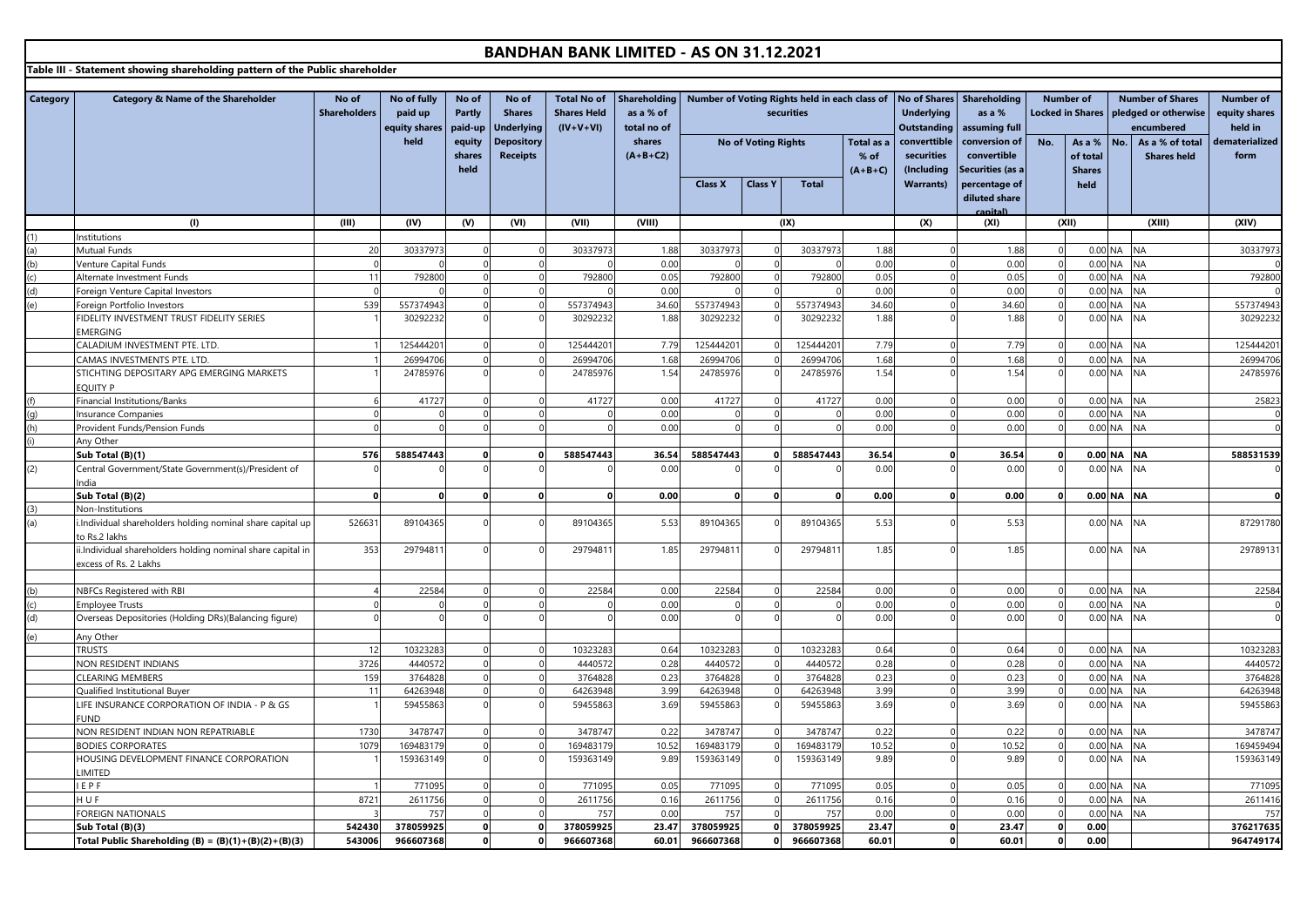|                 |                                                                                                |              |            |               |                   |               | <b>BANDHAN BANK LIMITED - AS ON 31.12.2021</b> |          |                            |  |            |                   |                                                                        |                |                  |            |                  |                  |
|-----------------|------------------------------------------------------------------------------------------------|--------------|------------|---------------|-------------------|---------------|------------------------------------------------|----------|----------------------------|--|------------|-------------------|------------------------------------------------------------------------|----------------|------------------|------------|------------------|------------------|
|                 | Table IV - Statement showing shareholding pattern of the Non Promoter - Non Public Shareholder |              |            |               |                   |               |                                                |          |                            |  |            |                   |                                                                        |                |                  |            |                  |                  |
|                 |                                                                                                |              |            |               |                   |               |                                                |          |                            |  |            |                   |                                                                        |                |                  |            |                  |                  |
| <b>Category</b> | <b>Category &amp; Name of the Shareholder</b>                                                  | No of        | No of      | No of         | No of             |               | Total No of Shareholding                       |          |                            |  |            |                   | Number of Voting Rights held in   No of Shares   Shareholding          |                | <b>Number of</b> |            | <b>Number of</b> | <b>Number of</b> |
|                 |                                                                                                | Shareholders | fully paid | <b>Partly</b> | <b>Shares</b>     | <b>Shares</b> | as a % of                                      |          | each class of securities   |  |            | <b>Underlying</b> | as a %                                                                 |                | <b>Locked</b> in |            | <b>Shares</b>    | equity shares    |
|                 |                                                                                                |              | up equity  | paid-up       | <b>Underlying</b> | Held          | total no of                                    |          |                            |  |            |                   | Outstanding   assuming full                                            |                | <b>Shares</b>    |            | pledged or       | held in          |
|                 |                                                                                                |              | shares     | equity        | <b>Depository</b> | $(IV+V+VI)$   | shares                                         |          |                            |  |            |                   | converttible   conversion of                                           |                |                  |            | otherwise        | dematerialized   |
|                 |                                                                                                |              | held       | shares        | <b>Receipts</b>   |               | $(A+B+C2)$                                     |          | <b>No of Voting Rights</b> |  | Total as a | securities        | convertible<br>(Including Securities (as a No. As a % of No. As a % of |                |                  |            | encumbered       | form             |
|                 |                                                                                                |              |            | held          |                   |               |                                                |          |                            |  | $%$ of     | <b>Warrants</b> ) |                                                                        |                | total            |            | total            |                  |
|                 |                                                                                                |              |            |               |                   |               |                                                |          | Class X   Class Y   Total  |  | $(A+B+C)$  |                   | percentage of<br>diluted share                                         |                | <b>Shares</b>    |            | <b>Shares</b>    |                  |
|                 |                                                                                                |              |            |               |                   |               |                                                |          |                            |  |            |                   | capital)                                                               |                | held             |            | held             |                  |
|                 |                                                                                                |              |            |               |                   |               |                                                |          |                            |  |            |                   |                                                                        |                |                  |            |                  |                  |
|                 | (1)                                                                                            | (III)        | (IV)       | (V)           | (VI)              | (VII)         | (VIII)                                         |          | (IX)                       |  |            | (X)               | (XI)                                                                   |                | (XII)            |            | (XIII)           | (XIV)            |
| (1)             | Custodian/DR Holder                                                                            |              |            |               |                   |               | 0.00                                           |          | $\overline{0}$             |  | 0.00       |                   | 0.00                                                                   | $\overline{0}$ |                  | 0.00 NA NA |                  |                  |
| (2)             | Employee Benefit Trust (under SEBI(Share                                                       |              |            |               |                   |               | 0.00                                           |          |                            |  | 0.00       |                   | 0.00                                                                   |                |                  | 0.00 NA NA |                  |                  |
|                 | based Employee Benefit) Regulations                                                            |              |            |               |                   |               |                                                |          |                            |  |            |                   |                                                                        |                |                  |            |                  |                  |
|                 | 2014)                                                                                          |              |            |               |                   |               |                                                |          |                            |  |            |                   |                                                                        |                |                  |            |                  |                  |
|                 |                                                                                                |              |            |               |                   |               |                                                |          |                            |  |            |                   |                                                                        |                |                  |            |                  |                  |
|                 | <b>Total Non-Promoter-Non Public</b>                                                           |              |            |               |                   |               | 0.00                                           | $\Omega$ |                            |  | 0.00       |                   | 0.00                                                                   | $\Omega$       | 0.00             |            |                  |                  |
|                 | Shareholding $(C) = (C)(1)+(C)(2)$                                                             |              |            |               |                   |               |                                                |          |                            |  |            |                   |                                                                        |                |                  |            |                  |                  |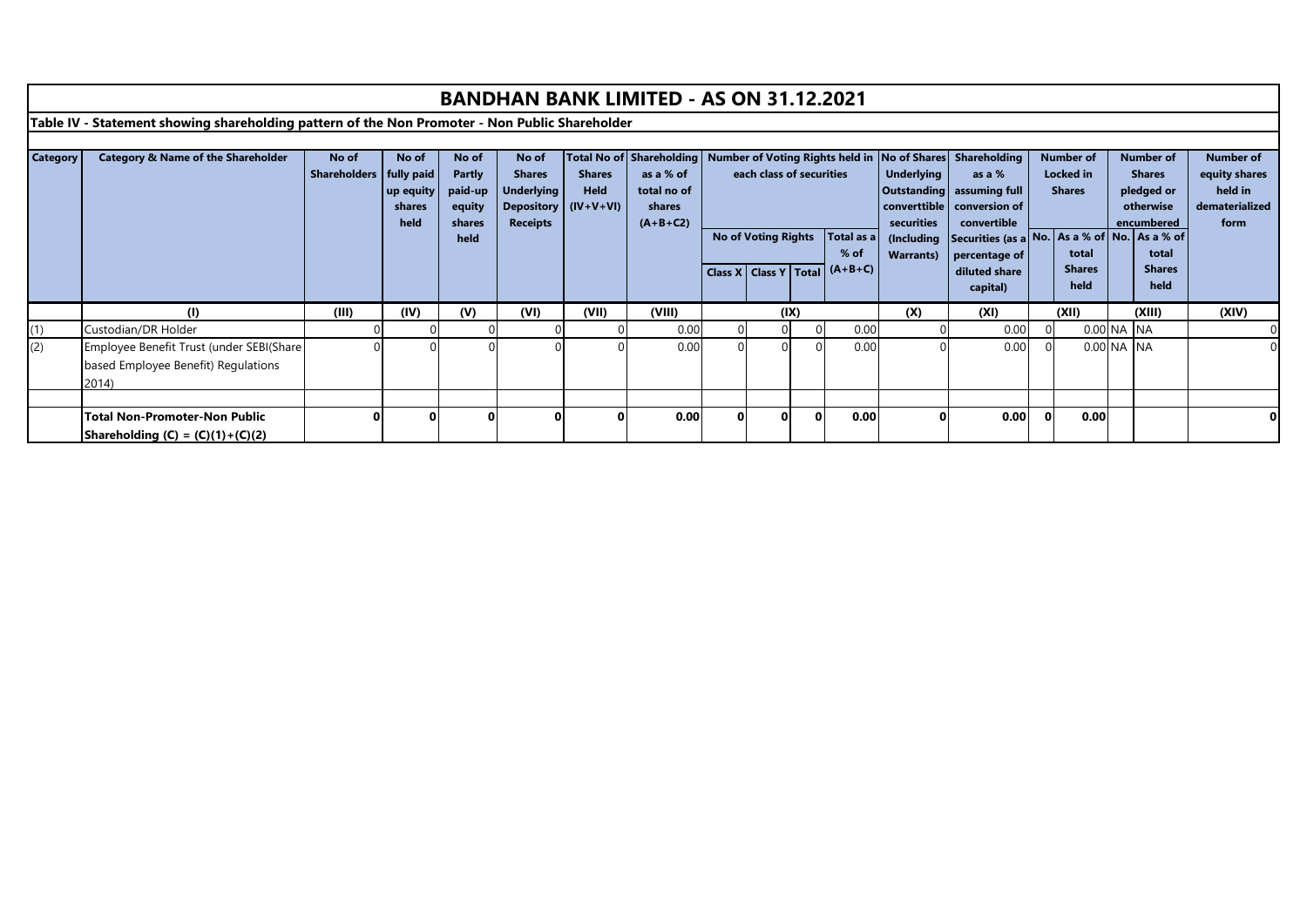| Details of the shareholders acting as persons in Concert including their Shareholding: |             |              |          |  |  |  |  |  |
|----------------------------------------------------------------------------------------|-------------|--------------|----------|--|--|--|--|--|
| Name of Shareholder                                                                    | Name of PAC | No of shares | Holding% |  |  |  |  |  |
|                                                                                        |             |              |          |  |  |  |  |  |
| Total:                                                                                 |             |              |          |  |  |  |  |  |